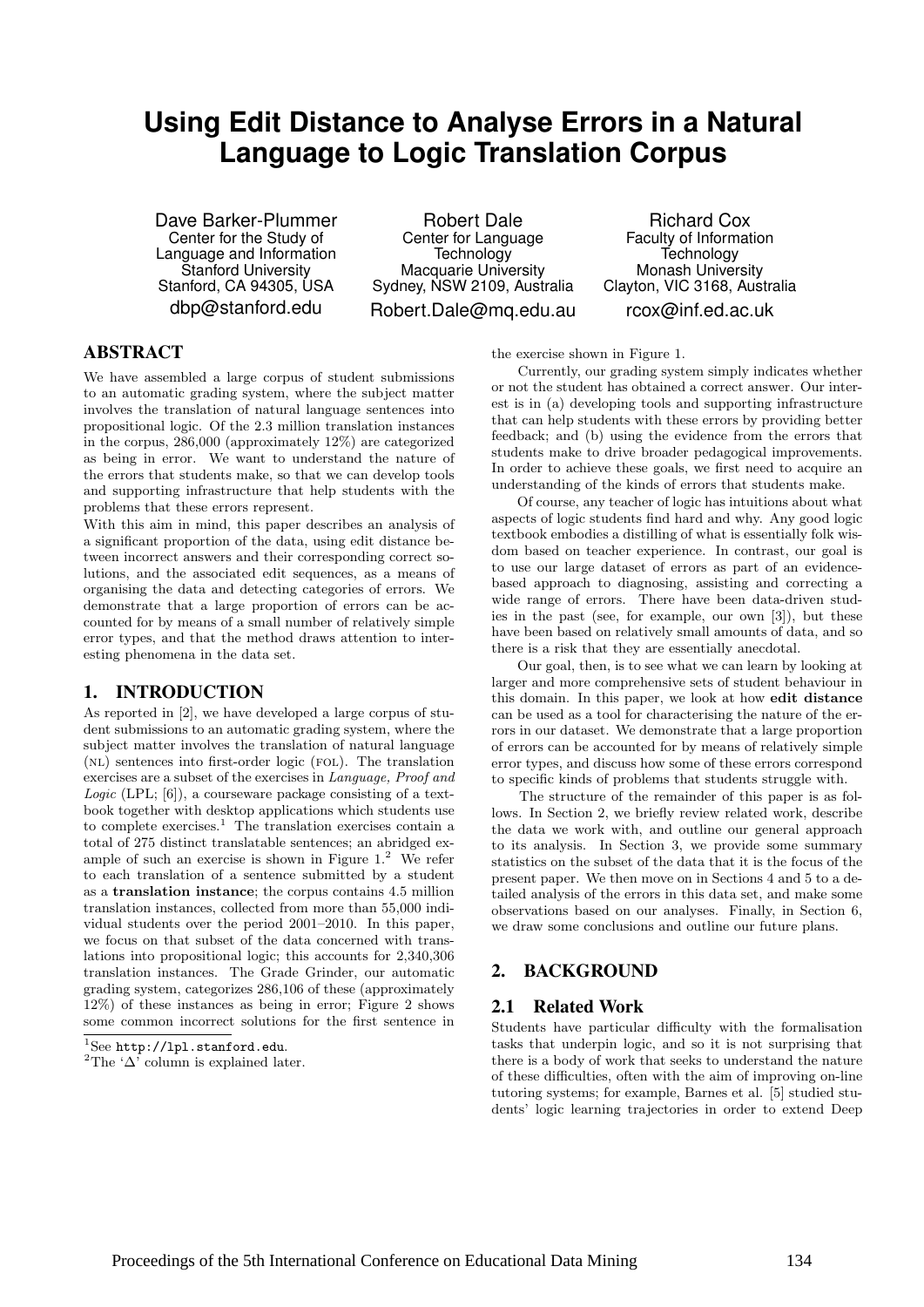$\checkmark$  Exercise 7.12 (Translation) Translate the following English sentences into fol. Your translations will use all of the propositional connectives.

- (1) If a is a tetrahedron then it is in front of  $d$ .
- $(2)$  a is to the left of or right of d only if it's a cube.
- (3) c is between either a and e or a and d.
- . . .
- (19) a is large just in case d is small.
- (20) a is large just in case e is.

Figure 1: An example exercise (7.12) from LPL

| Ex.            |     | Correct                                | Incorrect                                     |               |
|----------------|-----|----------------------------------------|-----------------------------------------------|---------------|
| 1              | 429 | Tet $(a) \rightarrow$                  | $\textsf{Tet}(a)\rightarrow$                  |               |
|                |     | FrontOf $(a, d)$                       | FrontOf(a, b)                                 |               |
| $\overline{2}$ | 254 | $\neg$ FrontOf $(a, d) \rightarrow$    | $\overline{\text{FrontOf}(a, d)} \rightarrow$ | $\mathcal{D}$ |
|                |     | $\neg$ Tet $(a)$                       | $\mathsf{Tet}(a)$                             |               |
| 3              | 160 | $\overline{\text{Tet}(a)} \rightarrow$ | $\overline{\mathsf{Tet}(a)} \to$              |               |
|                |     | FrontOf $(a, d)$                       | FrontOf(d)                                    |               |
| 4              | 96  | Tet $(a) \rightarrow$                  | Tet $(a) \leftrightarrow$                     |               |
|                |     | FrontOf $(a, d)$                       | FrontOf $(a, d)$                              |               |

Figure 2: Correct and incorrect solutions to Exercise 7.12.1

Thought, a logic proof tutor, by adding a hint generator.

The work carried out by various groups has helped to identify specific categories of error that recur in formalisation tasks.

Logical misunderstandings are cognitive misconceptions, such as when a student substitutes the biconditional (if and only if) for material implication (if  $\dots$  then), or when they reverse the antecedent and consequent of an implication, writing  $A \rightarrow B$  when the correct answer is  $B \rightarrow A$ . These misunderstandings are often related to what we might think of as natural language transfer errors, where some property true of the natural language sentence, typically to do with its structure or ordering of elements, is also assumed to be true of the formal translation. An early study by Clement, Lochhead and Monk [8] investigated such translation difficulties in mathematics: students were instructed to write an equation representing the statement There are six times as many students as professors at this university, and were told to use  $S$  for the number of students and  $P$  for the number of professors. The most common error consisted of reversing the variables in the equation, writing  $6S = P$ . An explanation of this phenomenon offered by Clement et al. was word-order matching, in which the student orders terms in their equation in a way that matches the order of keywords in the problem statement.

A more general source of difficulty for students lies in the stance they must adopt towards formal language, which, compared to everyday discourse, is more concise, less redundant, and has high information density and precision. Otherwise everyday terms are often used in formal contexts with quite specific meanings; Pimm [13] provides numerous examples of such 'borrowed terms' in mathematics (e.g., face, mean, real, natural). Consequently, a student may bring expectations in regard to the use of particular terms that are not in fact borne out.

Of course, errors which are not unique to formalisation also manifest themselves in formalisation tasks. Slips [14] are such a type of error; in the context of the translation of natural language into logic, an example would be an attentional lapse resulting in a student using the wrong letter to denote a constant (e.g., b instead of d).

Our own work to-date has focussed upon characterizing logic translation tasks in terms of the grammatical and other features of the English sentences to be translated, and upon the elucidation of the nature of errors made by students on those tasks. In previous work we have carried out a detailed analysed of the errors that students make when performing translation tasks using data from just one of the LPL exercises [3], and we have compared the errors that students make when translating into logic as compared to diagrammatic form [9], together with the effects of visual and spatial content [4]. We have also looked at students' individual learning trajectories by examining their repeated submissions to the Grade Grinder [1].

## 2.2 The Data

LPL contains 33 exercises that involve translations of natural language into logic. Each exercise involves multiple sentences to be translated, so these 33 exercises consist of 275 distinct natural language sentences that students are asked to translate. A complete list of the sentences to be translated, together with the number of translation instances we have for each natural language sentence, and the proportion of instances that were deemed by the Grade Grinder to be in error, is provided in [2], along with other detailed statistics.

When a student submits an exercise, the Grade Grinder assigns a status to each sentence in that exercise. An exercise is considered correct if every sentence in the submission is assigned a status of correct, which indicates that the sentence is provably equivalent to a gold-standard correct answer. Other common statuses include incorrect, which indicates that the sentence is not provably correct, and illformed, which indicates that the student's submission is not a well-formed formula of first-order logic.

Each entry in our corpus records the identity of the sentence being translated, a unique identifier for the student, the particular string submitted by the student, and the status that it was assigned by the Grade Grinder. Auxilliary information concerning the time at which the submission was made, and other similar meta-information, is also recorded, but plays no role in the current study.

LPL introduces the language of first-order logic in two stages. In the first, the quantifier-free fragment (propositional logic) is introduced, while consideration of the full first-order language is deferred until the second stage. All of the data for this study is drawn from exercises in propositional logic, i.e., from Chapters 1–8 of the textbook; this results in a subcorpus of 286,106 translation instances.

## 2.3 Approach

In our earlier explorations of the data [1; 3; 4; 9], we used a somewhat labor-intensive approach to uncovering the nature of the errors that students make: this involved writing exercise-specific regular expressions to pick out relevant properties of each submitted answer. Such an approach is appropriate for initial forays into large datasets, since it gives a sense of the range and variety of the data; but it doesn't scale up to data collections like the one focussed on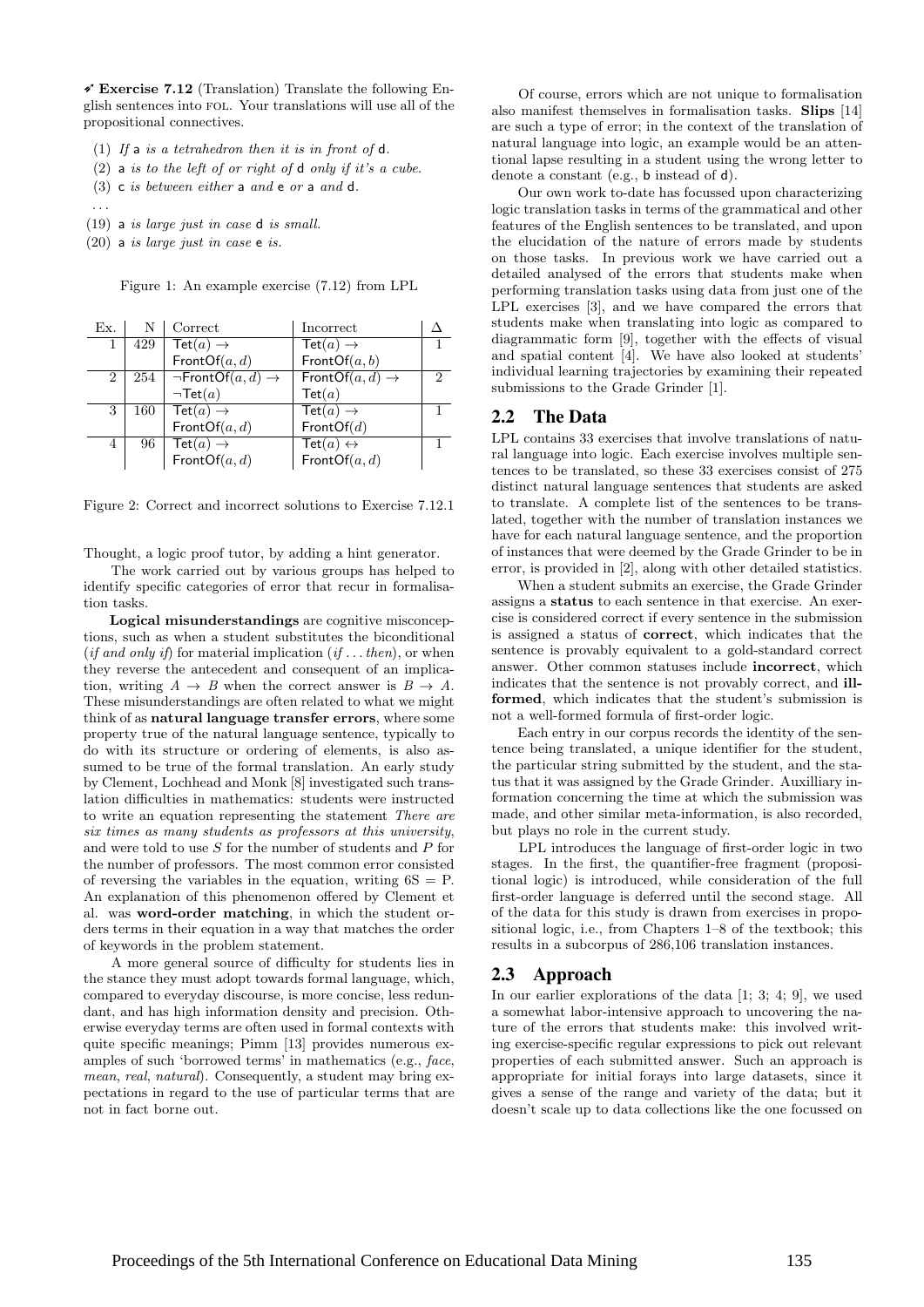here. We need a way to manage the dataset that provides some structure, and provides some means for determining how subsequent more-detailed analyses might be prioritised.

Given our pedagogical aims, a sensible strategy is to focus on what is common and repeated in the data; if there are some mistakes that many students make, it obviously makes sense to develop techniques to address these issues, rather than focussing on much rarer errors whose probability of reoccurrence is small. But this immediately presents us with a problem. The natural language sentences that students are asked to translate are deliberately and necessarily quite varied, often combining a variety of phenomena both in their surface forms and in their corresponding logical translations. This is entirely appropriate if we want to test a student's ability to deal with non-trivial formalisation problems that are not unidimensional; but this property of the data also makes it difficult to identify and characterise the important features that are shared across instances of error. Put simply: any given incorrect solution provided by a student may simultaneously represent a number of different errors, and the same error or misunderstanding may manifest itself in different sentences in different ways.

Our approach is to seek a method of characterising, for any pairing of a correct answer and an incorrect translation provided by a student, the delta between the two. This delta captures the essence of the particular error or set of errors that the student made; we can then look for similarities across the deltas found in different contexts, with the aim of identifying common problems that recur. Essential to making this work is the availability of a representation that abstracts out just the right characteristics of the delta.

An approach to characterising error that has been used in other domains—most notably in the context of natural language spelling correction—is that of edit distance [12]. The idea here is much-studied and well-known: the difference between two objects can be characterised by a sequence of edit operations (typically, the insertion, deletion and transposition of elements), and the length of this sequence is the edit distance between the two objects.<sup>3</sup> In the context of spelling correction, the objects are strings whose constituent elements are characters; the edit operations are therefore the insertion, deletion and transposition of characters. The misspelling teh is then correctable to the by a single transposition, giving an edit distance of 1. An oftcited finding is that 80% of spelling errors are edit distance 1 from their corresponding correct forms [10], supporting a view that most errors are simple; in the interface to a spelling correction program, this provides a basis for ordering potential corrections in terms of increasing edit distance.

Technically, the approach just described uses the notion of string edit distance. However, our sense is that the tree structure of well-formed logic sentences will play a role in characterising the nature of the errors that students make; we already saw hints of this in our earlier work [3], where we identified antecedent–consequent reversal (where, effectively, two subtrees in a formula are transposed) as a common error type. Consequently, rather than string edit distance, we use tree edit distance. Here, the edit distance is defined between ordered labelled trees, i.e., trees



Figure 3: Relabelling



Figure 4: Node deletion/insertion

in which each node has an associated label, and the order of the children of a node is considered significant. We will use the term tree as a shorthand for ordered, labelled trees. The edit distance between two trees is defined as the minimum number of edit operations that must be applied to one tree, the source, to make it identical to another, the target. Critical to this definition is a set of edit operations that we have available to make this transformation. In our formulation, which is typical, three edit operations are available: relabeling, in which the label on the node of a tree is changed; deletion, in which a node is deleted from the tree, with any children of the deleted node becoming children of the deleted node's parent (in order); and insertion, the inverse of deletion. Figure 3 shows a relabelling operation applied to a tree; Figure 4 shows a case where a node has been deleted in the move from left-to-right, or equivalently inserted from right-to-left.

The edit distance problem in trees has been studied extensively (see [7] for a survey); our implementation is of the algorithm due to Klein [11]. More efficient algorithms exist, but the additional complexity of these algorithms is not justified in our context primarily because our trees are quite small.

It is important to note that translation exercises do not have unique solutions. Student submissions are graded as correct if they are provably equivalent to a gold-standard correct answer known to the system. Consequently, the corpus contains a set of submitted correct answers in addition to the set of submitted incorrect answers. This presents a problem for our approach: which of the possible correct answers should we compute the distance from when considering a given incorrect answer? Our response to this problem is to choose the correct answer for which the edit distance is minimized. This strategy essentially embodies the assumption that simple errors are more likely.

Figure 2 shows some example pairs for translations of Sentence 7.12.1 in Figure 1. Example 1 demonstrates an error with edit distance 1, as indicated by the column headed  $\Delta$ . Here, the student has used the constant b when a was required by the correct answer. Note that a different correct answer is used in Example 2: a simple description of this error is that the student has reversed the order of the antecedent and consequent, but an alternative explanation

<sup>3</sup>Substitution is also sometimes considered an atomic operation, but this can be achieved by a deletion followed by an insertion.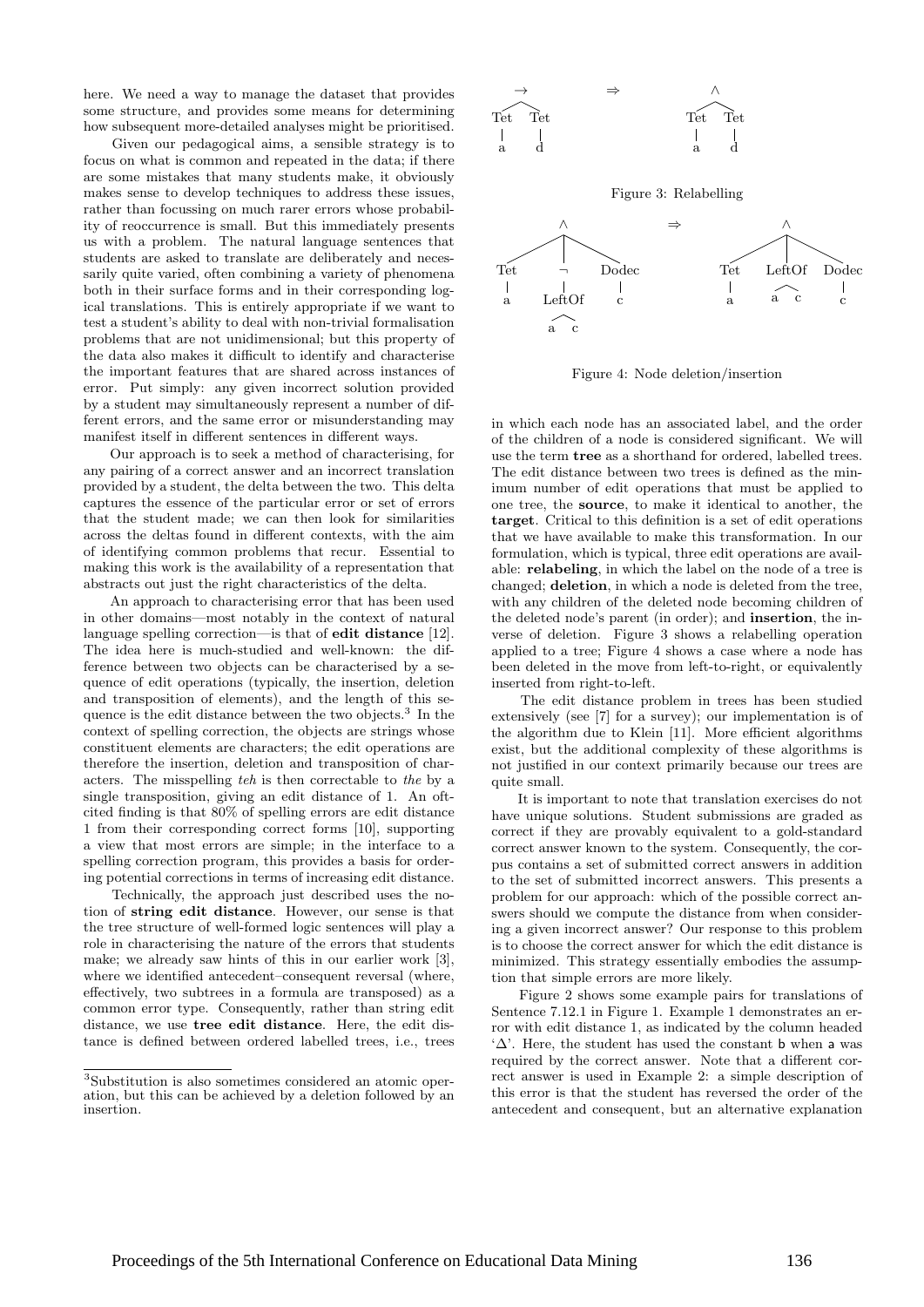

Figure 5: Cumulative coverage by error type



Figure 6: Proportions of data by edit distance

is the one shown here, which is that they have omitted negation symbols from the contrapositive of the answer in Example 1. This transformation has an edit distance of 2, and is 'cheaper' than the corresponding reversal.

### 3. ERROR DISTRIBUTION

An error instance is an occasion of a particular student submitting a particular incorrect translation for a given NL sentence; an **error type** is a pairing of an incorrect translation with the correct translation of that sentence, abstracted away from its particular occurrences in the data. The point here is that the data manifests varying numbers of instances for each distinct error type: some incorrect translations are very common (i.e., many students provide the same incorrect translation) and some are rare (i.e., only one or two students produce that particular error).

Our 286,106 error instances are distributed across a total of 27,151 error types, but the distribution is very skewed: the 19 most frequent error types account for 20% of the data, and 142 types account for 50% of the data. Figure 5 shows the cumulative coverage of the error types in order of their frequency in the data.

A note is in order here in regard to our use of absolute counts of errors, rather than proportions of incorrect solutions for each translation. It might be thought that the latter would provide a more realistic measure of where the

difficulties lie for students: if only 10 students attempt one question and nine get it wrong, this suggests that the question is more difficult than one where 1000 students attempt the question and 500 get it wrong, despite the larger absolute count of errors in the second case. However, the fact remains that some sentences are translated more often than others; and if we want to maximise the impact of our work, it is the questions which generate high numbers of errors, irrespective of the number of attempts, that are most important. Consequently, in this paper we report statistics in terms of absolute counts, although for other purposes proportions will be more informative.

We note that the most frequent error types in the data are edit distance 1 from their respective correct translations. We call such errors unit errors or units. Unit errors account for 42.24% of the incorrect answer instances, and errors with edit distance 2 account for a further 24.97% of the incorrect answer instances, for a total of 67.22%. Figure 6 breaks down the error instances by edit distance. There is a long tail, and so the graph in this figure is truncated: the largest edit distance represented in the corpus is 73 (with one instance).

Given the preponderance of relatively simple errors, in the remainder of this paper we focus on the simple and easily detectable edit sequences as a means of organising and analysing the data. This is not to say that the more complex errors are not important; they still account for a significant proportion of the data. However, the analyses required to identify the relevant patterns are correpondingly more complex. Our strategy is therefore to explore the simpler errors first, with the possibility of subsequently factoring these elements out from the more complex errors to further assist in managing the complexity.

## 4. HOMOGENEOUS EDITS

Our goal is to use edit distance as a way of organising the errored data in the corpus. We are interested in two things here, both of which are explored further below.

- 1. We want to see whether edit distance as a metric provides a useful way to organise and analyse the data; for example, we might expect that it would allow us to organise the data in terms of the complexity of the errors contained.
- 2. In terms of exploring the particular errors that students make, it is conceivable that the edit sequences required to transform an error into its corrected form might reveal something about the nature of the errors made.

As a first step, we organise relabellings into three subcategories: RELABEL $_{Conn}$ , RELABEL $_{Const}$ , and RELABEL  $_{Pred}$ . The basis for this categorization is the syntactic category of the tokens that participate in the relabeling. The tree edit distance algorithm is domain-independent, and thus it has no information about the roles of the symbols at the nodes of the trees. At the logical level, we distinguish between constant symbols, which serve to name objects, predicate symbols, which serve to name properties and relations, and logical connectives, which connect together sentences into larger sentences. When a node relabeling operation involves symbols which are both of the same syntactic category, then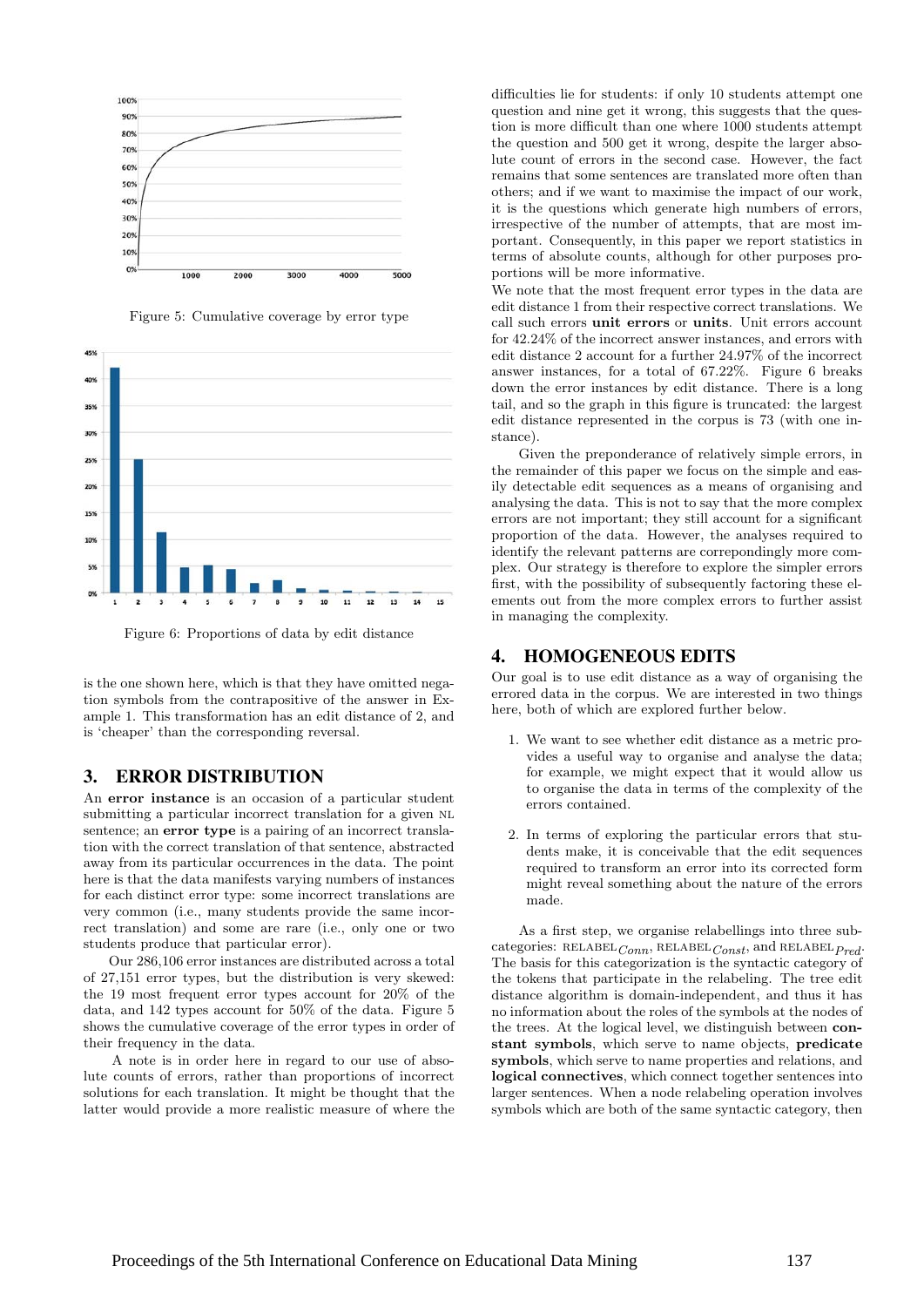| Ex.            | Correct                                                                                   | Incorrect                                                                                   | Instances | Edit Sequence                                                                                                                                                               |
|----------------|-------------------------------------------------------------------------------------------|---------------------------------------------------------------------------------------------|-----------|-----------------------------------------------------------------------------------------------------------------------------------------------------------------------------|
|                | $\neg$ Between $(c, a, b) \wedge$<br>$\neg(\mathsf{FrontOf}(c, a) \vee$<br>FrontOf(c, b)) | $\neg$ Between $(c, a, b)$ $\vee$<br>$\neg(\mathsf{FrontOf}(c, a) \wedge$<br>FrontOf(c, b)) | 521       | [RELABEL $_{Conn} \vee$ at $\langle \rangle$ to $\wedge$ at $\langle \rangle$ ,<br>RELABEL $_{Conn} \wedge$ at $\langle .2.1 \rangle$ to $\vee$ at $\langle .2.1 \rangle$ ] |
| $\mathfrak{D}$ | $(LeftOf(a, d) \vee$<br>$RightOf(a, d)) \rightarrow Cube(a)$                              | $(LeftOf(a, d) \vee$<br>$RightOf(a, d)) \rightarrow Cube(d)$                                | 899       | [RELABEL Const d at $\langle .2.1 \rangle$ to a at $\langle .2.1 \rangle$ ]                                                                                                 |
| 3              | SameCol $(b, e) \wedge$<br>SameRow $(e, d) \wedge$<br>SameCol $(d, a)$                    | SameCol $(b, e) \wedge$<br>SameCol $(e, d) \wedge$<br>SameCol $(d, a)$                      | 769       | [RELABEL $_{Pred}$ SameCol at $\langle .2 \rangle$ to SameRow at<br>$\langle .2 \rangle$                                                                                    |
| 4              | Cube(a)                                                                                   | Cub(a)                                                                                      |           | [RELABEL $_{Pred}$ Cub at $\langle \rangle$ to Cube at $\langle \rangle$ ]                                                                                                  |
| $5 -$          | $\neg \mathsf{Cube}(b) \rightarrow \mathsf{Tet}(c)$                                       | $Cube(b) \rightarrow \neg Tet(c)$                                                           | 1262      | [INSERT $\neg$ at $\langle .1 \rangle$ , DELETE $\neg$ at $\langle .2 \rangle$ ]                                                                                            |

Table 1: Some representative error types

we categorize this relabeling as the appropriate subcategory above. A relabeling which involves labels from more than one syntactic category—for example, a constant being replaced by a connective—is called RELABEL  $Mixed$ . The  $RELABEL$  $Mixed$  edit is very rare in the corpus; in fact there are only three homogeneous  $RELABEL_{Mixed}$  edit sequences, each of which accounts for one error instance. We note that a similar subtyping of the INSERT and DELETE is possible, but we have not yet made use of this granularity.

Example 1 in Table 1 presents an instance of  $RELABEL_{Conn}$ where the student wrote ∨ when ∧ was expected; Example 2 in that table presents an instance of  $RELABEL_{Const}$ , where the student wrote d where a was expected; and Example 3 in the table presents an example of  $RELABEL$ <sub> $Pred$ </sub>, where the student wrote SameCol in place of SameRow.

Having identified these different classes of edit operations, we can distinguish two kinds of edit sequences: those that are homogeneous and those that are heterogeneous. We call an edit sequence **homogeneous** if all of the edit operations in the sequence are of the same type: for example, they might be all INSERT or all RELABEL<sub>Conn</sub> operations. Any edit sequence that is not homogeneous is heterogeneous.

Homogeneous edit sequences are significant from our point of view because they have the potential to be identified and analysed more easily. For example, a homogeneous edit sequence that contains only  $RELABEL_{Const}$  edits indicates that the student has made a mistake concerning only the constants and their positions within the answer sentence, but the other features of the sentence are correct. The analysis of these errors based on the information in the edit sequences that they produce is likely to be more tractable, while the analysis of heterogeneous edit sequences, by contrast, will be more involved.

Moreover, homogeneous edit sequences account for more than 60% of the error instances in the corpus. Focussing on these edit sequences enables us to make significant headway in understanding the nature of the errors that students make without having to interpret convoluted edit sequences.

Within the homogeneous edits, we distinguish two categories: relabellings, and insertions and deletions. A homogeneous relabeling edit consists only of relabelling operations of a single type (for example, all RELABEL  $_{Const}$  or all RELABEL $_{Conn}$ ), indicating that the structure of the formula tree that the student produced was identical to that which was expected (as in Figure 3 shown earlier). Homogeneous insertion and deletion sequences, on the other hand, consist of only INSERT or DELETE operations (although with possibly different operands), meaning that the structure of the formula tree produced by the student was different from that which was expected (Figure 4 shows a case where a single DELETE has occurred).

## 4.1 Relabellings

## $4.1.1$  RELABEL<sub>Conn</sub>

The largest category of homogeneous relabellings in the data are sequences of one or more  $RELABEL_{Conn}$  edits. These account for 25.10% of the error instances, with 23.45% of the total data set being units; this indicates that students often get the overall structure of the solution correct, but are confused about which logical connectives to use to capture the intended meaning. A simple example of a pair of sentences exhibiting this pattern is the student sentence  $Tet(a) \wedge Tet(b)$  being provided when the correct answer is  $Tet(a) \rightarrow Tet(b)$ ; as shown in Figure 3, here the connective relabeling occurs at the root of the tree.

It is interesting to look more closely at the particular relabellings that students use. Table 2 presents a confusion matrix that shows, for each pair of connectives, how often one connective is found when the other is expected. The numbers here indicate the proportion of attempts that generated the error in each case; so, for example, the pair  $\text{Found: } \leftrightarrow$ , Expected:  $\rightarrow$  has a value of 10.33%, indicating that in 10.33% of the situations where a biconditional was expected, the student instead used an implication.<sup>4</sup> Example 4 in Figure 2 provides an example of this extremely common error type.

The other notable confusion here is the use of conjunction when disjunction is required; this occurs in 2.74% of possible cases. For both these confusions, the inverse substitution is also quite prominent, but in neither case to the same extent. This data provides insights into the particular connectives that cause problems for students, and suggest where in the data more detailed analysis might be performed to build an understanding of student misconceptions.

 ${}^{4}\rm{Note}$  that these numbers are for homogeneous relabellings only, i.e., cases where the structure of the formula provided is otherwise correct. It is highly likely that this same error occurs as part of more complex heterogeneous edit sequences, but these are harder to isolate.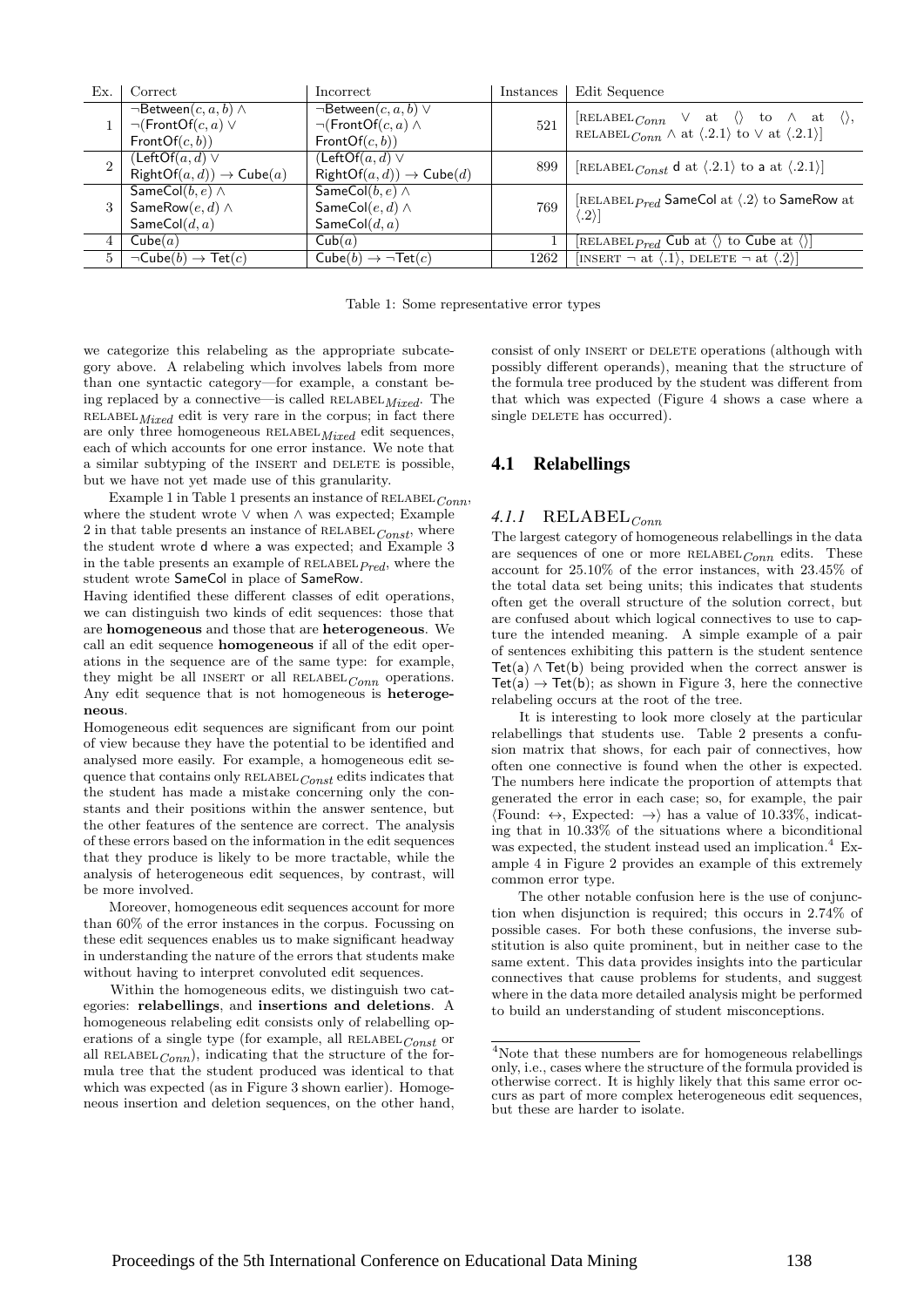|                    | expected                                                                                              |  |                 |                   |
|--------------------|-------------------------------------------------------------------------------------------------------|--|-----------------|-------------------|
| found $\Downarrow$ |                                                                                                       |  |                 | $\leftrightarrow$ |
|                    |                                                                                                       |  | $2.74\%$ 0.50\% | $0.44\%$          |
|                    | $0.79\%$                                                                                              |  | $0.07\%$        | 0.06%             |
|                    |                                                                                                       |  |                 | 10.33%            |
|                    | $\rightarrow \begin{array}{c} 0.45\% & 0.09\% \ \leftrightarrow & 0.20\% & 0.09\% \end{array}$ 2.54\% |  |                 |                   |

Table 2: Confusion of connectives

# $4.1.2$  RELABEL<sub>Const</sub>

Our results show that 13.20% of the error instances are accounted for by homogenous  $RELABEL_{Const}$  edits, of which the first 3.32% are units. A confusion matrix illustrating students' constant substitutions is provided in Table 3.

In [3], we reported data from a smaller-scale study of constant substitutions based on data from just one of the LPL exercises. We noted that this kind of error seemed to interact with  $(1)$  the use of the constant a in a sentence;  $(2)$ whether a was the first-mentioned constant in the sentence; and (3) whether the constant names were alphabetically adjacent (e.g.  $\langle a, b, c \rangle$ ) as opposed to being alphabetically 'gappy' (e.g.  $\langle b, e, d \rangle$ ). What we referred to as the **gap**piness effect was statistically significant, being magnified when (1) the letters used as constants were not alphabetically adjacent; and (2) the first constant name mentioned in the sentence was a. Table 3 shows that the most common constant substitution is  $\langle$ Found: b, Expected: e $\rangle$ . The NL sentence with which this substitution is most frequently associated is *Neither* **e** nor **a** is to the right of **c** and to the left of b. The next two most common substitution patterns are  $\langle$ Found: c, Expected: e $\rangle$  and  $\langle$ Found: b, Expected:  $d$ . These three frequent substitutions are ones in which the substituted constant appears earlier in the alphabetic sequence than the expected constant; this is consistent with the operation of a gappiness effect.

Table 3 shows that the fourth largest proportion is associated with  $\Phi$  a, Expected: f). An inspection of the NL sentences suggests that this is associated with cases where they contain a and another constant, **b**. This particular substitution is rarer when a is present as the only other constant, or when the other constants are not a and b (e.g., c and d). This apparent trend warrants further investigation. The fifth most frequent substitution is  $\ell$ Found: d, Expected: a). One sentence (a is to the left or right of d only if it's a cube) stands out in relation to this error. Here there is anaphoric reference to an object that is a cube; the intention is that the cube should be labelled a, but clearly many students resolve it to the cube with identity d.

## 4.1.3 RELABEL $_{Pred}$

The RELABEL $_{Pred}$  operation appears relatively infrequently in the data corpus. Only 4.51% of the error instances are accounted for by homogenous  $RELABEL$ <sub> $Pred$ </sub> edits, of which the first 3.32% are units.

An interesting example of this is where the correct sentence is SameCol(b, e) ∧ SameRow(e, d) ∧ SameCol(d, a) while the incorrect answer is  $SameCol(b, e) \wedge SameCol(e, d) \wedge SameCol(d, a)$ . This is the second most frequent homogeneous  $RELABEL$ <sub> $Pred$ </sub> sequence, accounting for 769 error instances. Like gappiness, this appears to be the result of students' inability to adopt a sufficiently careful stance toward the formalization task.

| found $\Downarrow$ | expected |          |          |          |            |          |
|--------------------|----------|----------|----------|----------|------------|----------|
|                    | a.       | b        | C        |          | $\epsilon$ |          |
| a                  |          | $0.11\%$ | $0.20\%$ | $0.07\%$ | $0.10\%$   | $0.31\%$ |
| b                  | 0.05%    |          | 0.15%    | 0.47%    | $0.48\%$   | 0.04%    |
| $\mathbf{c}$       | 0.05%    | 0.13%    |          | 0.12%    | $0.42\%$   | 0.02%    |
| $\rm d$            | $0.20\%$ | $0.08\%$ | $0.09\%$ |          | 0.13%      | 0.05%    |
| e                  | 0.07%    | $0.05\%$ | 0.10%    | $0.08\%$ |            | $0.08\%$ |
|                    | 0.02%    | $0.01\%$ | 0.01%    | 0.04%    | $0.02\%$   |          |

Table 3: Confusion of constants

In this case, one predicate from the expected language (here, the Blocks World language) is replaced by another from the same language;<sup>5</sup> however, we also find cases where a predicate is replaced by one from outside the language. In the most common instance of this type, instead of the expected answer 2 : 00 < 2 : 05 we find the answer Earlier(2 : 00, 2 : 05): The student has here used a predicate derived from the lexical content of the NL sentence, but this predicate does not exist in the expected formal language (the Pets World language). This error type accounts for 1976 error instances.<sup>6</sup>

#### 4.2 Insertions and Deletions

So far we have discussed only relabeling operations, but the tree edit distance computation also allows for the inclusion of insert and delete operations in the edit sequences. Each such edit operation inserts or deletes a node into the source tree as it is transformed to the target. Unlike relabeling operations, insert and delete modify the structure of the trees in order to align them. Just as a homogeneous relabeling edit sequence may relabel nodes at various points in the tree, a homogeneous sequence of DELETE operations could delete many nodes from the tree. However, we might expect that deletions would come in groups. For example, consider again the error in Example 2 of Figure 2, but this time computing the distance from the correct answer shown for Example 1 in that table. A simple description of this pair is that the incorrect answer has the antecedent and consequent of the implication switched. The shortest edit sequence that achieves this is one which: (1) deletes the node labelled Tet from its position in the consequent (one operation); (2) inserts it as the new antecedent (one operation); (3) removes the node labelled a from its original position (one operation); and (4) inserts a as a child of Tet in its new location, for a total edit distance of 4. But notice that here the INSERT and DELETE operations come in pairs, and that the deleted nodes form a subtree of the original tree. We call these local insert or delete sequences. We believe that these local sequences may be of particular interest, because they appear to aggregate as higher level operations.

There is an interesting asymmetry in our data. There are many more homogeneous edit sequences involving in-SERT  $(15.51\% \text{ of all error instances}, \text{ with the first } 4.34\%$ being units) than there are using DELETE (only  $2.16\%$  of all error instances, with the first 1.10% being units). This indicates that students are more likely to provide translations

<sup>5</sup>Most exercises in LPL use the language of a Blocks World; there are also exercises that make use of a 'Pets World' of pets and their owners.

 $6$ Note that the notion of being outside the language also includes the possibility that a student commits a simple typing error, such as typing Cub where Cube is expected; see Example 4 in Table 1.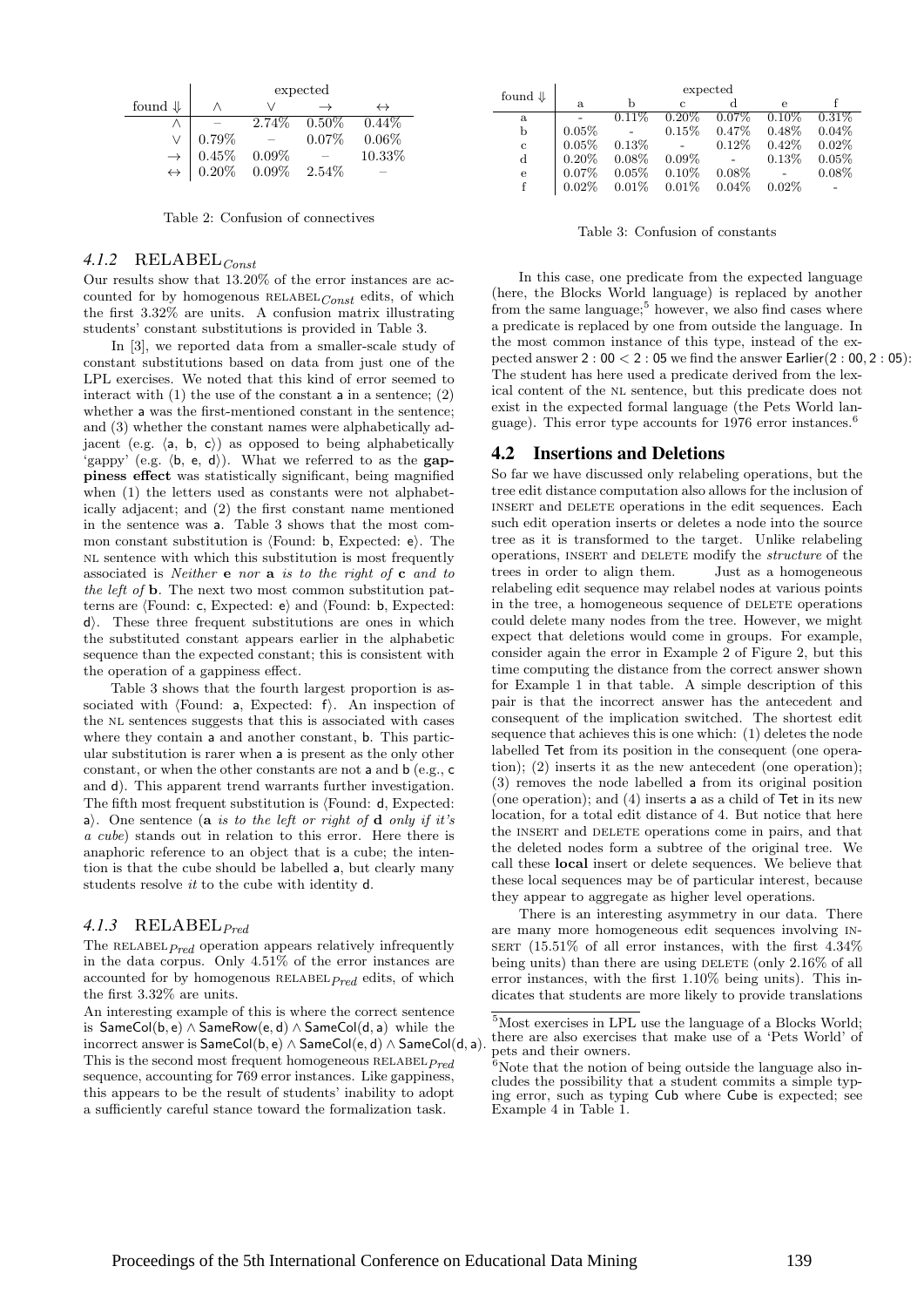that omit information present in the NL sentence than they are to add information. This seems plausible, since any additional information would have to come from somewhere, and this would have to be from outside the source sentence. It is much more likely that students misread the sentence, failing to notice or express relevant information that is present.

One example of students providing 'extra' information in their answer is in an exercise containing the sentence Notice that f (the large dodecahedron in the back) is not in front of a. Use your first sentence to say this. In this exercise, students are looking at a picture of a situation in which the sentences are true. We intend the student to translate f is not in front of a, and provide a parenthetical hint to help them identify f in the picture. 687 students additionally provide the information that f is a large dodecahedron. This finding suggests that some students are so focussed on the operations required by the translation task that their awareness of problem context is diminished, a process akin to the phenomenon of suspension of sense-making proposed in  $[15]$ .<sup>7</sup>

## 5. HETEROGENEOUS EDITS

As noted above, homogeneous edit sequences account for just over 60% of the data; consequently, 40% of the error instances are heteregeneous, i.e. they consist of more than one type of edit operation.

Our intuition is that particular subsequences (or, more likely, particular subsets) of the edits that make up these edit sequences will correspond to characteristic errors. Identifying these patterns would then allow us to detect the same or similar errors occurring in quite different contexts. However, we observe that, as with so many pattern recognition problems, getting the representation right is crucial, and it is quite likely that the particular set of edit operations we have chosen to use is not optimal for this purpose.

As a case in point: in our earlier work, we identified antecedent–consequent reversal as a particularly prevalent error. From the perspective of tree manipulation, this corresponds to a swapping of two subtrees. Such an operation is only indirectly perceptible in terms of our current edit operations. Although we could derive a characterisation of this error in terms of the lower-level operations, an alternative would be to 'reify' it in terms of higher-level tree manipulation operations; in particular, we might make tree insertion and deletion be primitive operations in determining edit sequences and the corresponding edit distances. The technical challenge here is to retain the tractability of the edit distance computation if these more complex operations are permitted.

As an exploration of the potential of such higher-level edit operations, we observe that one characteristic of the relocation of a subtree is that it will consist of  $n$  DELETE operations paired with n INSERT operations.<sup>8</sup> It turns out that 4.94% of the error instances in our data set consist of  $n$  INSERTS and  $n$  DELETES, which we might think of as the simplest form of heterogeneous edits. Note that this

| <b>DELETE</b> | <b>INSERT</b> | Count |
|---------------|---------------|-------|
| ⇁             | ⊣             | 8581  |
| folly         | folly         | 1406  |
| a.            | a.            | 410   |

Figure 7: The three most common symbol movements

category does not include longer edit sequences that contain equal numbers of INSERTS and DELETES in conjunction with other edits, so the actual number of such pairs is likely to be larger.<sup>9</sup>

One must be careful in interpreting such numbers. It is certainly not the case, for example, that all of these correspond to subtree movements: apart from the fact that other constraints must be met for a subtree movement to be in evidence, the reality is that the vast majority of these paired INSERTs and DELETES consist of exactly one instance of each, and so they correspond to movements of single symbols rather than larger structures: such movements account for 4.58% of the error instances in the corpus. But even this simpler observation is an important finding: Figure 7 shows the three most common symbol movements that occur in the data set. This reveals that by far the most common error of this type is misplaced negation, as in Example 5 in Table 1; this is clearly a place where students need assistance. The other two cases shown in this table are most likely to be instances of argument movement (although it is conceivable that there are other causes of the phenomena), which arises whenever a student provides an answer that has the arguments in the wrong order.

#### 6. CONCLUSIONS

Students find formalisation hard; but the ability to formalise problems underpins many fields, and so any means we can find to improve student abilities in this regard is important and valuable. Our ultimate goal is to develop evidence-based pedagogy in this area, and so we want to take advantage of our large data set of student translations to guide this activity.

Unfortunately, there are no established analytical tools for exploring this kind of data. In this paper, we have presented the results of an initial exploration that uses the notions of edit distance and edit operation sequence as a means to better understanding what it is that students do wrong when they make mistakes in NL to FOL translation. We have been encouraged by the outcomes:

- 1. Unit errors and edit distance 2 errors account for approx 67% of our data, permitting tractable use of tree edit distance as a useful data mining method in our domain.
- 2. Results from the application of tree edit distance validate our earlier, pilot findings from analyses of a subsample of the data analysed in this paper. In particular, the analysis provides support for our earlier

 $7\,\mathrm{As}$  a result of finding this phenomenon in the data, we have subsequently configured the Grade Grinder to accept this as a correct answer.

<sup>8</sup>There are, of course, a number of other constraints, most notably the relationship between the addresses of the nodes in each pair of INSERTs and DELETES.

 $9$ We say only likely because it is correspondingly more difficult to determine whether the INSERTs and DELETES are related to each other; in more complex sequences, it is also possible that some INSERTS or DELETES belong to some other higher-level transformation.